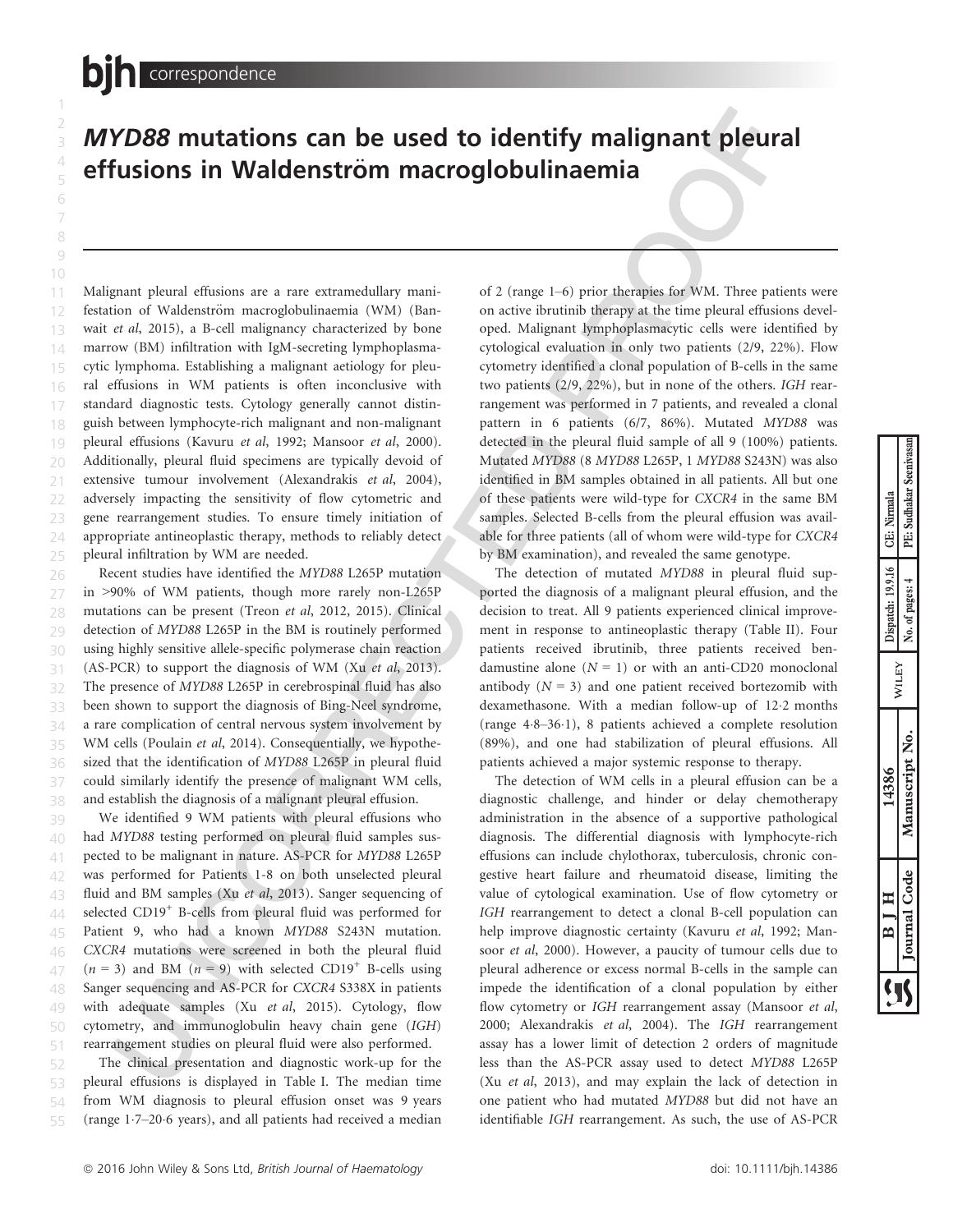| Table I.       |                |        |                             |                                                                  | Clinical presentation and diagnostic test results of patients with malignant pleural effusions. |                   |                               |                                                                                                          |                                   |                                                    |                               |                    |                                      |
|----------------|----------------|--------|-----------------------------|------------------------------------------------------------------|-------------------------------------------------------------------------------------------------|-------------------|-------------------------------|----------------------------------------------------------------------------------------------------------|-----------------------------------|----------------------------------------------------|-------------------------------|--------------------|--------------------------------------|
|                |                |        |                             |                                                                  |                                                                                                 |                   | Pleural Fluid                 |                                                                                                          |                                   | MYD88 mutation                                     |                               | CXCR4 mutation     |                                      |
| Patient        | (years)<br>Age | Gender | Symptoms                    | Imaging                                                          | Presentation                                                                                    | IgM(g/l)<br>Serum | Cytology                      | Flow cytometry                                                                                           | rearrangement<br>IGH              | marrow<br>Bone                                     | Pleural<br>fluid              | marrow<br>Bone     | Pleural<br>fluid                     |
|                | 72             | Female | SOB, cough                  | to large PE<br>moderate<br>Bilateral                             | event off-therapy<br>Progressive                                                                | 19.6              | No malignant<br>cells         | CD20 <sup>+</sup> , polytypic LC<br>$CD23^+$ , $CD19^+$ ,<br>$CD5^+$ , $CD10^-$ ,                        | Polyclonal<br>$_{\mbox{pattern}}$ | Present                                            | Present                       | (S338X)<br>Present | available<br>Not                     |
| $\sim$         | 54             | Female | SOB                         | on right side<br>Unilateral PE                                   | while on ibrutinib<br>Progressive event                                                         | 5.5               | No malignant<br>cells         | $CD23^-, CD19^+,$<br>$CD5^+$ , $CD10^-$ ,                                                                | Clonal pattern                    | Present                                            | Present                       | Absent             | Absent                               |
| 3              | 73             | Male   | SOB, fatigue                | Unilateral PE<br>on left side                                    | while on ibrutinib<br>Progressive event                                                         | 45.8              | No malignant<br>cells         | $CD5^+$ , $CD10^-$ , $CD23^-$ ,<br>CD20 <sup>+</sup> , polytypic LC<br>$CD19^+$ , $CD20^+$               | Clonal pattern                    | Present                                            | Present                       | Absent             | available<br>$\overline{\text{Not}}$ |
| 4              | $68$           | Male   | SOB, fatigue                | Bilateral PE,<br>$left$ > $right$                                | Progressive event<br>off-therapy                                                                | 22.1              | No malignant<br>cells         | $CD23^{-}$ , $CD19^{+}$ ,<br>$CD5^-$ , $CD10^-$<br>polytypic LC                                          | Clonal pattern                    | Present                                            | Present                       | Absent             | available<br>$\rm Not$               |
| 5              | $\gtrsim$      | Male   | SOB, weight<br>loss         | Unilateral PE<br>on left side                                    | Progressive event<br>off-therapy                                                                | 24.7              | No malignant<br>cells         | CD5 , CD10 , CD23 ,<br>CD20 <sup>+</sup> , polytypic LC<br>$CD19^+$ , $CD20^+$                           | Clonal pattern                    | Present                                            | Present                       | Absent             | Absent                               |
| $\circ$        | $\overline{5}$ | Male   | SOB, fatigue                | Unilateral PE<br>on left side                                    | Progressive event<br>off-therapy                                                                | 44.2              | No malignant<br>cells         | $CD23^{+}$ ,<br>$CD19^+$ , $CD20^+$ ,<br>$CD5^{-}$ , $CD10^{-}$<br>polytypic LC                          | Clonal pattern                    | Present                                            | Present                       | Absent             | available<br>Not                     |
| $\overline{ }$ | 75             | Male   | SOB                         | Unilateral PE<br>on left side                                    | Progressive event<br>off-therapy                                                                | 25.5              | Malignant cells<br>identified | $CD5^{-}$ , $CD10^{-}$ , $CD23^{-}$ ,<br>monotypic $\lambda$ LC<br>$CD19^+$ , $CD20^+$ ,<br>polytypic LC | Clonal pattern                    | Present                                            | $\ensuremath{\text{Present}}$ | Absent             | Absent                               |
| $^{\circ}$     | 69             | Male   | Cough on<br>deep            | Unilateral PE<br>on left side                                    | Progressive event<br>off-therapy                                                                | 22.2              | No malignant<br>cells         | $CD5^{-}$ , $CD10^{-}$ , $CD23^{+}$ ,<br>$CD19^+$ , $CD20^+$ ,                                           | Not performed                     | Present                                            | Present                       | Absent             | available<br>Not                     |
| G              | $69$           | Male   | SOB, fatigue<br>inspiration | Bilateral PE                                                     | while on ibrutinib<br>Progressive event                                                         | $6-1$             | Malignant cells<br>identified | $CD5^+$ , $CD10^+$ , $CD23^-$ ,<br>monotypic $\lambda$ LC<br>$CD19^+$ , $CD20^+$ ,<br>polytypic LC       | Not performed                     | $\ensuremath{\textnormal{\textbf{Present}}}^\star$ | $Present*$                    | Absent             | available<br>$\rm{Not}$              |
|                |                |        |                             | SOB, shortness of breath; PE, pleural effusion; LC, light chain. | *Patient 9 had MYD88 S243N detected; all other patients had MYD88 L265P identified.             |                   |                               |                                                                                                          |                                   |                                                    |                               |                    |                                      |

## Correspondence

1 2

4 5

2 **2 2016 John Wiley & Sons Ltd, British Journal of Haematology** 

55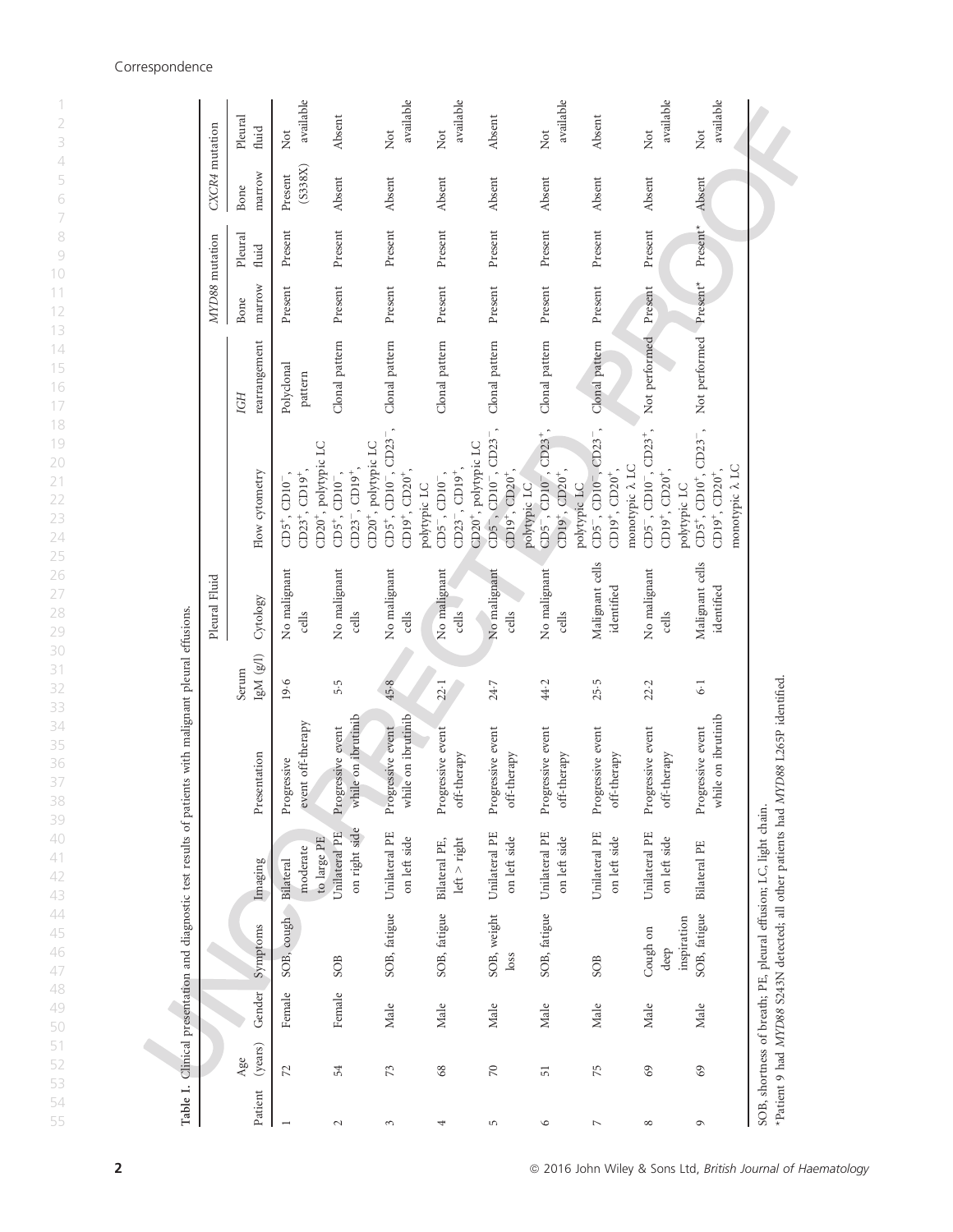A

Table II. Treatment and clinical response of malignant pleural effusions.

1

33 34 35

| Patient        | Time between<br>PE onset and<br>WM diagnosis<br>(years) | Number of<br>previous<br>therapies | Treatment for PE                                                                                                                                                  | IgM<br>response | Clinical response                                                                                                                             | Follow-up<br>time<br>(months) |
|----------------|---------------------------------------------------------|------------------------------------|-------------------------------------------------------------------------------------------------------------------------------------------------------------------|-----------------|-----------------------------------------------------------------------------------------------------------------------------------------------|-------------------------------|
| 1              | 3.5                                                     | $\mathbf{1}$                       | Ibrutinib 420 mg PO qD                                                                                                                                            | <b>VGPR</b>     | Resolution of SOB, improved cough. Additional<br>thoracentesis not required once therapy initiated.<br>No recurrence of PE.                   | 15.4                          |
| $\overline{2}$ | 3.7                                                     | $\overline{2}$                     | Bendamustine 70 mg/m <sup>2</sup><br>$IV + of atumumab IV$<br>(4 cycles)                                                                                          | <b>PR</b>       | Exercising without SOB. Continued to have<br>thoracentesis every 2-3 weeks for 3 months while<br>on therapy.                                  | $10-0$                        |
| 3              | $16-1$                                                  | 6                                  | Bortezomib 1.6 mg/m <sup>2</sup><br>SQ + dexamethasone<br>20 mg (4 cycles)                                                                                        | PR              | Significant improvement in energy. Additional<br>thoracentesis not required once therapy initiated.<br>No recurrence of PE.                   | 21.5                          |
| 4              | 9.0                                                     | $\mathbf{1}$                       | Bendamustine 90 mg/m <sup>2</sup> IV<br>+ rituximab 375 mg/m <sup>2</sup><br>IV (6 cycles)                                                                        | PR              | Complete resolution of PE after 6 months of<br>therapy. PE recurred after 1 year, and the patient<br>was initiated on ibrutinib 420 mg PO qD. | 33.8                          |
| 5              | 5.8                                                     | 2                                  | Ibrutinib 420 mg PO qD                                                                                                                                            | PR              | Resolution of SOB, and pleural catheter was<br>removed after 4 weeks on therapy. No recurrence<br>of PE.                                      | 12.2                          |
| 6              | 1.7                                                     | $\mathbf{1}$                       | Ibrutinib 420 mg PO qD                                                                                                                                            | <b>PR</b>       | Resolution of SOB and improved energy level. No<br>recurrence of PE after therapy initiation.                                                 | $36-1$                        |
| $\overline{7}$ | 20.6                                                    | $\overline{4}$                     | Ibrutinib 420 mg PO qD                                                                                                                                            | PR              | Pleural catheter was inserted at time of therapy<br>initiation, and was removed after 6 months. No<br>recurrence of PE.                       | $10-8$                        |
| 8              | $14-0$                                                  | 3                                  | Bendamustine 70 mg/m <sup>2</sup> IV<br>+ rituximab 375 mg/m <sup>2</sup><br>IV (treatment<br>ongoing at this time;<br>patient has<br>received 3 cycles thus far) | PR              | SOB has stabilized. Patient still reports some pain<br>in left chest upon deep inspiration.                                                   | 4.8                           |
| 9              | 3.5                                                     | $\overline{2}$                     | Bendamustine 90 mg/m <sup>2</sup> IV<br>(6 cycles)                                                                                                                | <b>PR</b>       | Improved performance status with resolution of<br>SOB. No evidence of recurring PE.                                                           | 7.4                           |

SOB, shortness of breath; PE, pleural effusion; CR, complete response; VGPR, very good partial response; PR, partial response.

for mutated MYD88 may represent a more sensitive tumourdirected molecular tool for supporting the diagnosis of a malignant pleural effusion in WM. 36 37

The predominance of wild-type CXCR4 patients in this cohort is consistent with the genotype of WM patients who typically develop extramedullary disease. CXCR4 promotes homing of the WM cells in the BM, and its absence may account for the higher rate of extramedullary disease observed among wild-type CXCR4 patients (Treon et al, 2014). Extramedullary involvement also appears more prominent among previously treated WM patients further along in their disease course (Banwait et al, 2015), which may reflect the emergence of a clone with extramedullary preference in response to therapeutic pressure. Such clonal evolution may explain the incidence of pleural effusions described herein, as onset occurred after multiple therapies and approximately 10 years from the initial WM diagnosis. 39 40 41 42 43 44 45 46 47 48 49 51 52

In summary, our studies show that mutated MYD88 can be used to identify malignant pleural effusions in WM patients. WM patients with a suspected malignant pleural 53 54 55

effusion should be considered for MYD88 mutation testing (MYD88 L265P and non-MYD88 L265P, if wild-type by AS-PCR for MYD88 L265P) as part of their workup to establish the aetiology of their pleural effusion.

## Author contributions

JNG, SPT, JJC designed the study. ZRH, LX, SPT performed MYD88 mutation testing. JNG, KM gathered clinical data. JNG drafted the initial manuscript. All the authors read and approved the final manuscript.

Cancer Institute, and <sup>2</sup>Department of Medicine, Harvard Medical

Joshua N. Gustine<sup>1</sup> Kirsten Meid<sup>1</sup> Zachary R. Hunter<sup>1</sup> Lian Xu<sup>1</sup> Steven P. Treon<sup>1,2</sup> Jorge J. Castillo<sup>1,2</sup> <sup>1</sup> Bing Center for Waldenström Macroglobulinemia, Dana-Farber